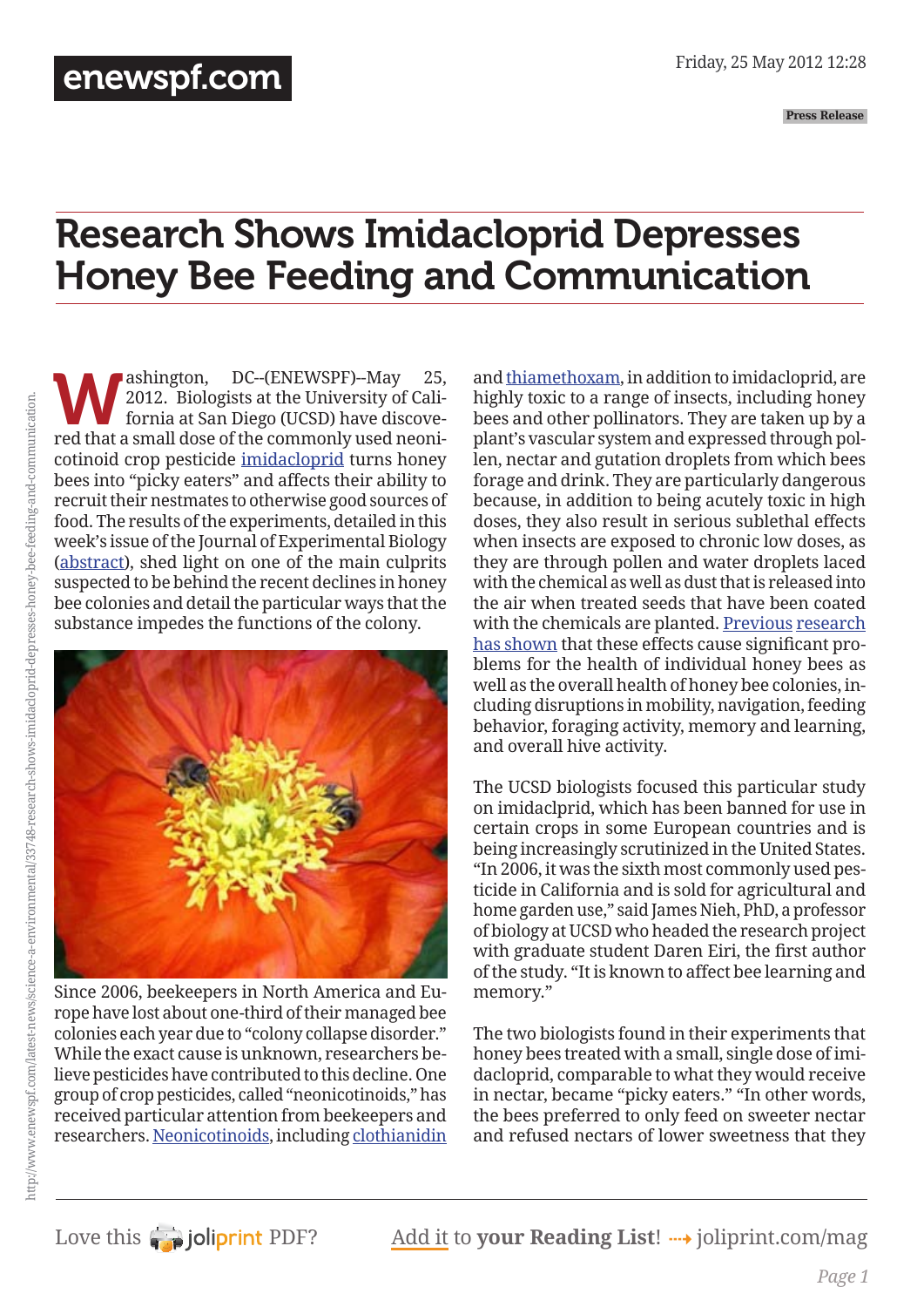### [enewspf.com](http://www.enewspf.com/)

#### Research Shows Imidacloprid Depresses Honey Bee Feeding and Communication

would normally feed on and that would have provided important sustenance for the colony," said Mr. Eiri. "In addition, bees typically recruit their nestmates to good food with waggle dances, and we discovered that the treated bees also danced less."

The two researchers point out that honey bees that prefer only very sweet foods can dramatically reduce the amount of resources brought back to the colony. Further reductions in their food stores can occur when bees no longer communicate to their kin the location of the food source. "Exposure to amounts of pesticide formerly considered safe may negatively affect the health of honey bee colonies," said Dr. Nieh.

To test how the preference of sugary sources changed due to imidacloprid, the scientists individually harnessed the bees so only their heads could move. By stimulating the bees' antennae with sugar water, the researchers were able to determine at what concentrations the sugar water was rewarding enough to feed on. Using an ascending range of sugar water from 0 to 50 percent, the researchers touched the antennae of each bee to see if it extended its mouthparts. Bees treated with imidacloprid are less willing to feed on low concentrations of sugar water than those that were not treated. A video showing the experiments can be found on [UCSD's](http://www.youtube.com/watch?v=iAkXC-T2YwM)  [YouTube page](http://www.youtube.com/watch?v=iAkXC-T2YwM):



The biologists also observed how the pesticide affected the bees' communication system. Bees communicate to each other the location of a food source by performing waggle dances. The number of waggle dances performed indicates the attractiveness of the reward and corresponds to the number of nestmates recruited to good food. "Remarkably, bees that fed on the pesticide reduced the number of their waggle dances between fourfold and tenfold," said Mr. Eiri. "And in some cases, the affected bees stopped dancing completely."

On March 21, 2012, commercial beekeepers and environmental organizations [filed an emergency](http://www.beyondpesticides.org/dailynewsblog/?p=7116)  [legal petition](http://www.beyondpesticides.org/dailynewsblog/?p=7116) with the U.S. Environmental Protection Agency (EPA) to suspend use of [clothianidin](http://www.beyondpesticides.org/gateway/pesticide/clothianidin.htm), another neonicotinoid pesticide which affects bees, urging the agency to adopt safeguards. The legal petition, supported by over one million citizen petition signatures, targets the pesticide for its harmful impacts on honey bees. The petition points to the fact that EPA failed to follow its own regulations. EPA granted a conditional, or temporary, registration to clothianidin in 2003 without a required field study establishing that the pesticide would have no "unreasonable adverse effects" on pollinators. Granting conditional registration was contingent